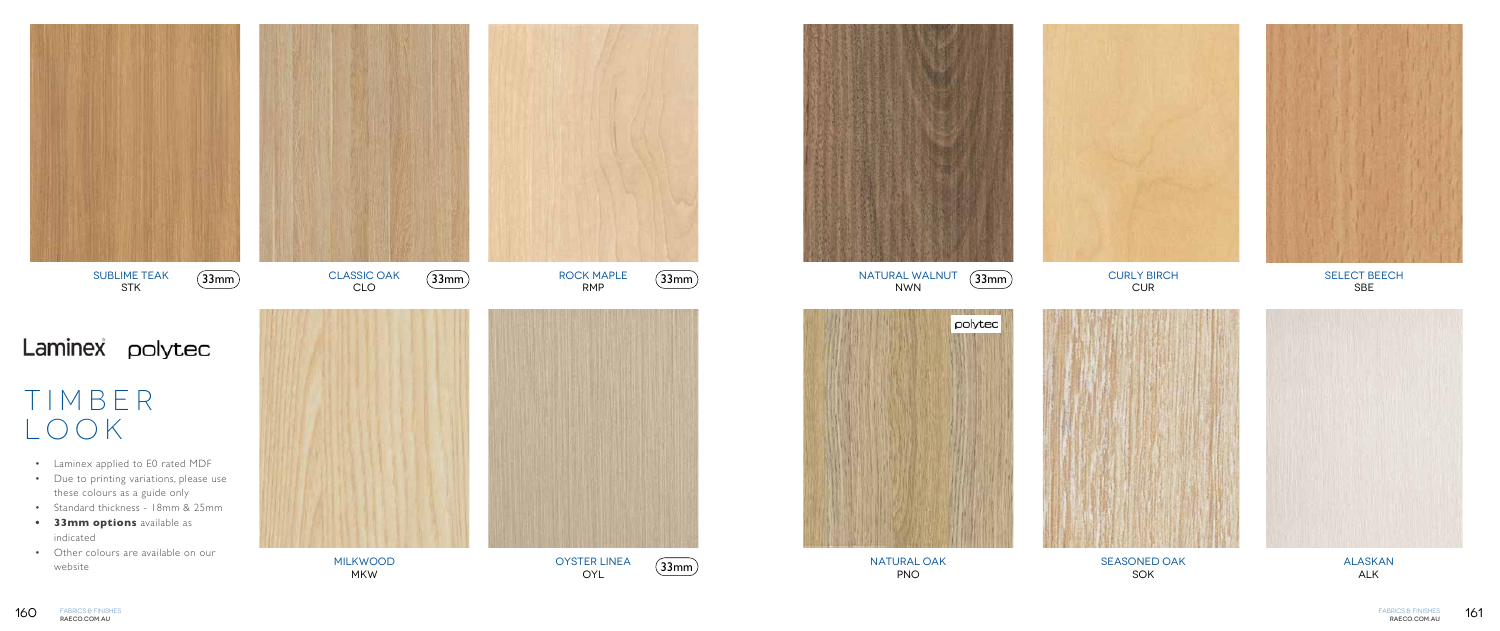

LGR